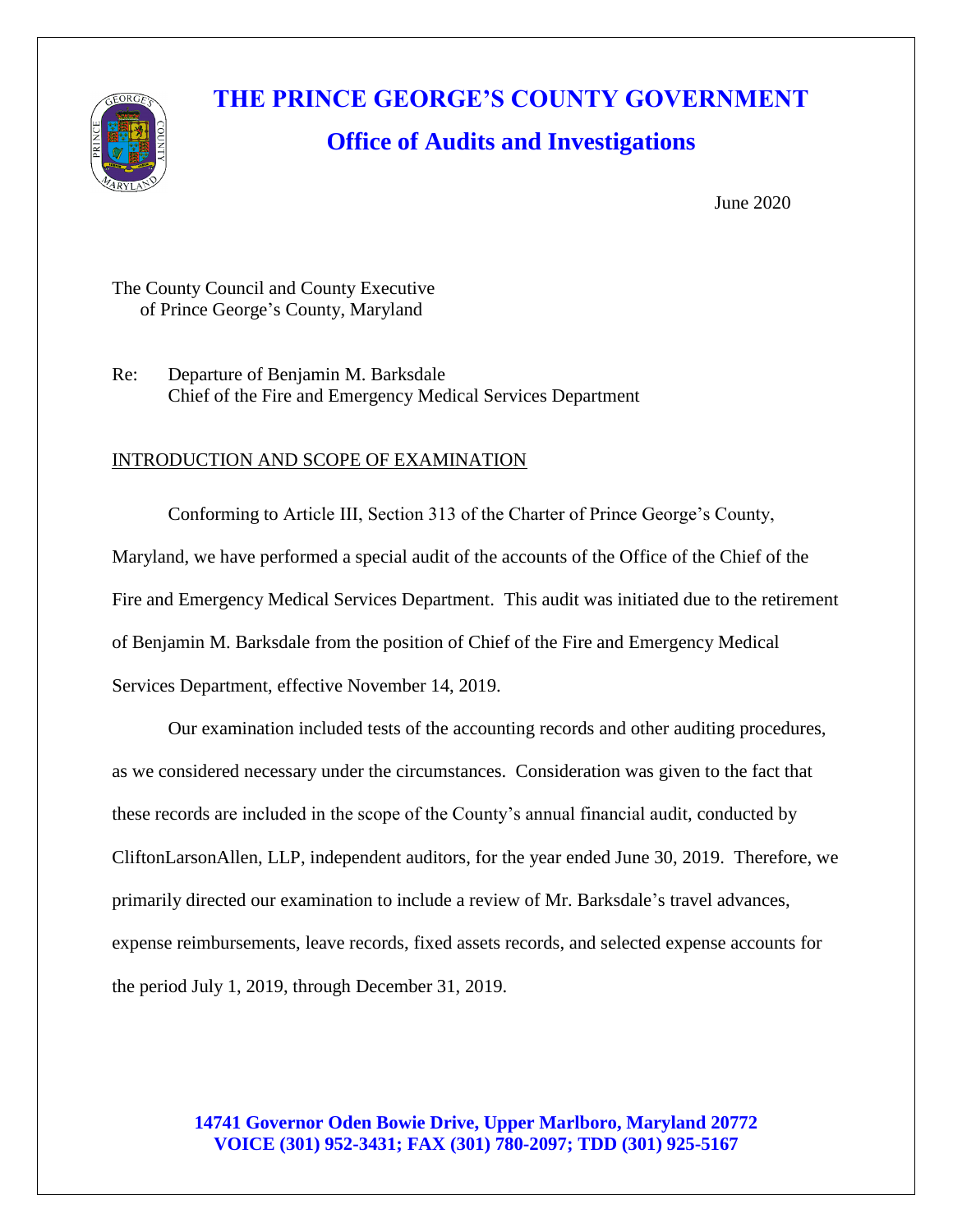#### The County Council and County Executive Page -2-

#### FINDINGS, COMMENTS, AND RECOMMENDATIONS

#### Expenditures, Encumbrances, and Commitments

A statement of expenditures, encumbrances, and commitments compared with appropriations for the Office of the Chief, for the period July 1, 2019, through December 31, 2019, is presented on Schedule 1 of this report. As of December 31, 2019, total expenditures and encumbrances did not exceed total appropriations for the Office of the Chief.

#### Travel Advances and Expense Reimbursements

We reviewed the travel advance records maintained by the Office of Finance, Accounting Division, for the period July 1, 2019, through December 31, 2019, and determined that Mr. Barksdale did not have any unsettled travel advances at the time of his resignation. We also reviewed expense reimbursements paid to Mr. Barksdale for the period July 1, 2019, through December 31, 2019, and found no discrepancies or irregularities.

#### Leave Records and Final Pay

We verified the final pay computations for Mr. Barksdale based on leave records maintained by the Payroll Section of the Office of Finance and verified the salary and hourly rate of pay maintained by the Office of Human Resources Management. We determined that the annual leave compensation was computed correctly and found no discrepancies or irregularities. Fixed Assets and Non-Fixed Assets

The Capital Assets Manual, prepared by the Office of Finance and the Office of Central Services, requires the Office of Central Services' General Services Division to perform an exit inventory of capital (fixed) assets and report findings to the Director of the Office of Central Services, upon the departure or transfer of a Department/Agency Head. The Office of Central Services is required to take the necessary steps to recover any missing asset or seek restitution for the value of the assets. We contacted personnel within the Office of Central Services'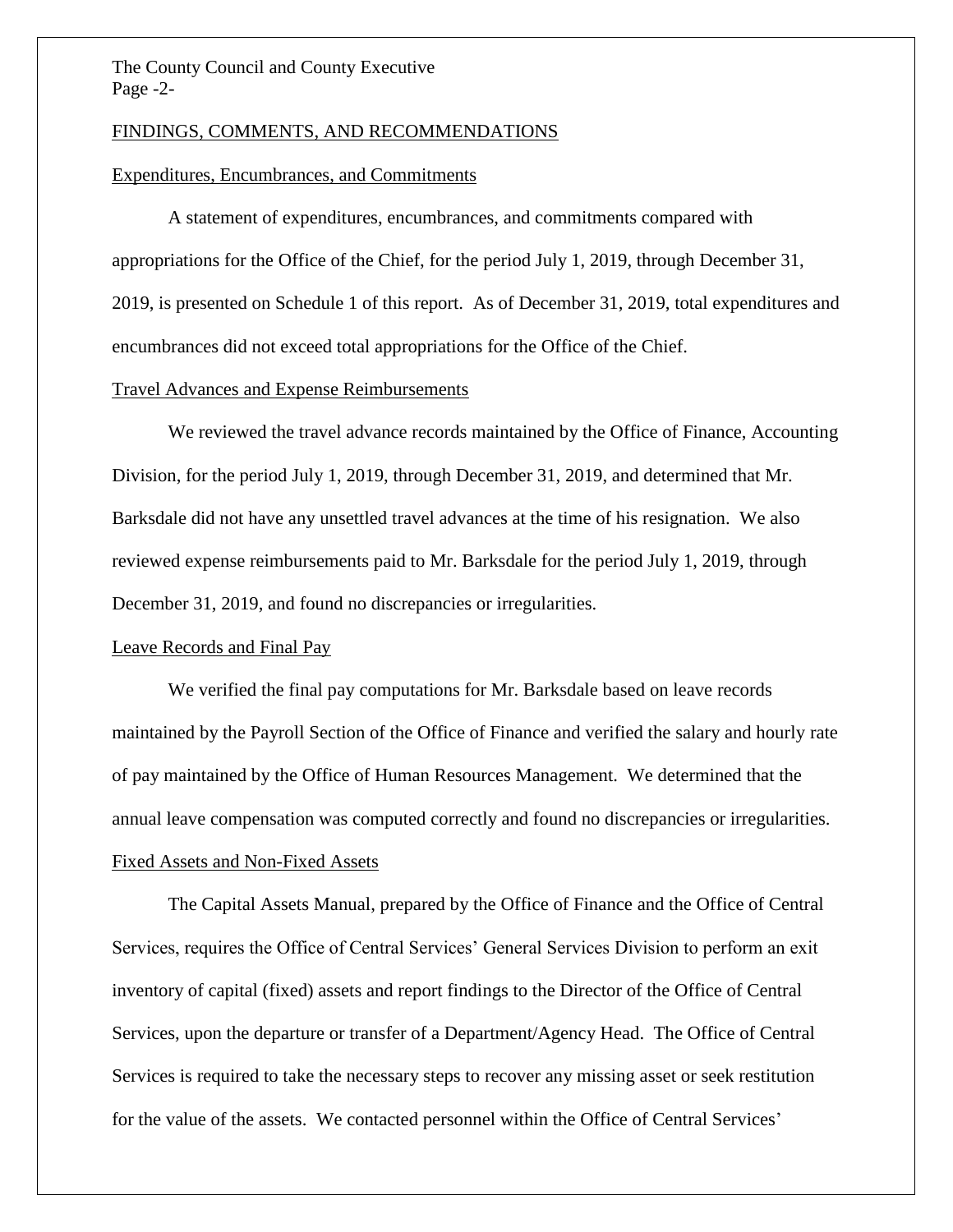The County Council and County Executive Page -3-

General Services Division, Fleet Management Division, and the Fire and Emergency Medical Services Department and determined that the County vehicle assigned to Mr. Barksdale was returned prior to his departure.

Our review also included the verification of County issued non-fixed asset items such as cell phone, personal digital assistant, County identification and security card, keys, laptop computer/equipment, etc. This review included an examination of personnel records maintained by the Office of Human Resources Management (OHRM), and the Office of Finance's Payroll Section on separated employees. When an employee leaves County service, an Employee Separation Form (PGC Form #4281) is filled out by each employee as a part of the exit process. This form (PGC Form #4281) records the return of assigned County personal property and normally a copy can be found in the employee's personnel file. At the time of our review there was an Employee Separation Form in Mr. Barksdale's personnel file. In accordance with Administrative Procedure 624, Mr. Barksdale's request to purchase his phone, laptop and tablet PC was approved by the Office of Central Services.

#### Financial Disclosure Requirement

Section 2-294(c)(1) of the Prince George's County Code requires certain officials, employees, and candidates for office (among them the Chief of the Fire and Emergency Medical Services Department) to file financial disclosure statements. Council Bill 125-1984, effective February 4,1985, modified Section 2-294(c)(1) of the County Code, by adding the following requirement:

> "Any official or employee who is required to file a statement and who leaves office or employment for any reason, other than the official's or employee's death, shall file, within sixty (60) days of leaving office or employment, the statement required by this Section, for the calendar year immediately preceding, unless a statement has previously been filed for that year, and any portion of the current calendar year during which that official or employee held office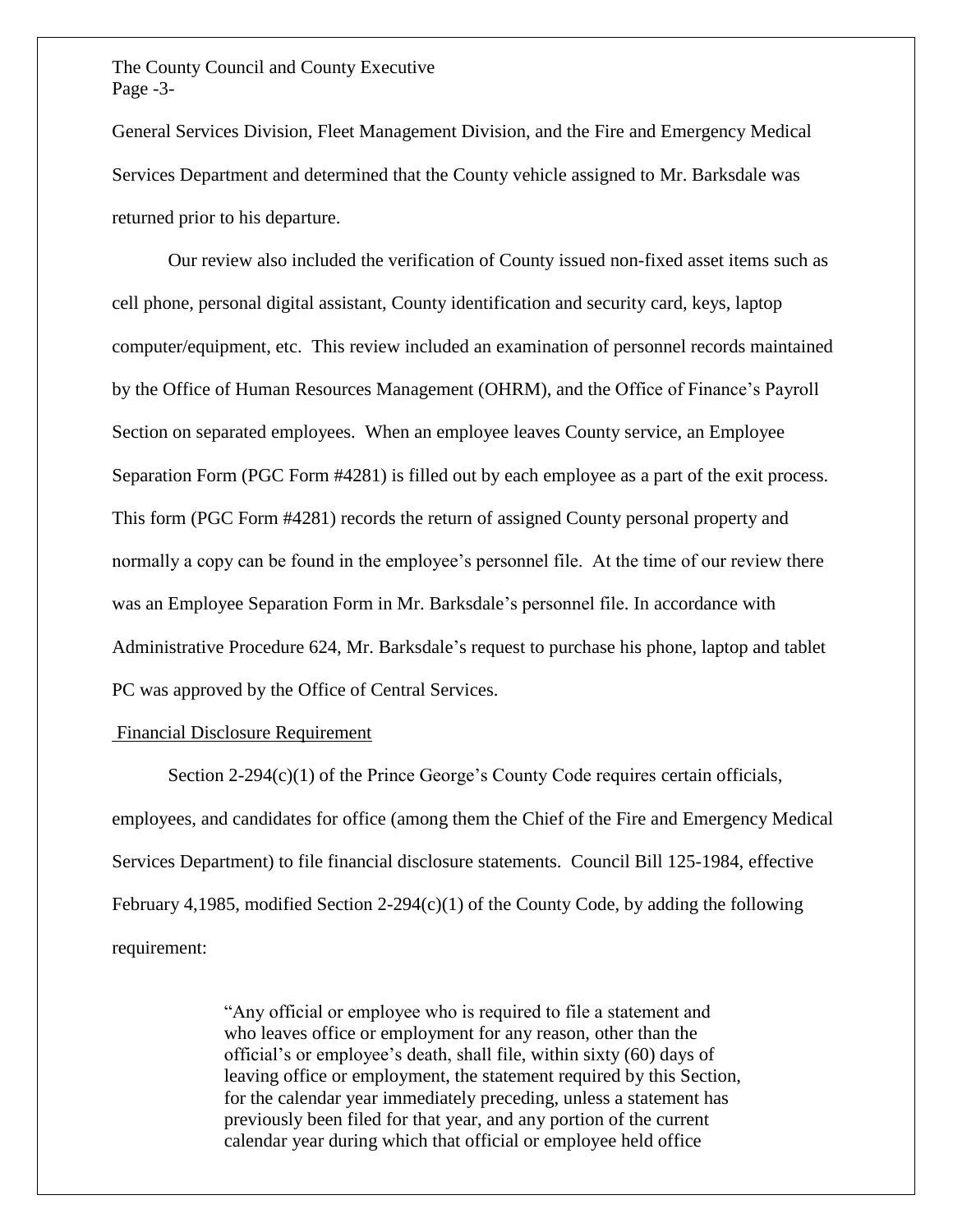The County Council and County Executive Page -4-

or employment."

According to the County Code, Mr. Barksdale was required to file a financial disclosure within sixty (60) days of leaving office. Although Mr. Barksdale did not file within sixty days (60) of separation from the County, on February 3, 2020 he filed a financial disclosure statement with the Prince George's County Board of Ethics for the period January 1, 2019, through November 14, 2019, as required.

 $O:11$ 

David H. Van Dyke, CPA County Auditor

isun Ahn

Jisun Ahn Staff Auditor